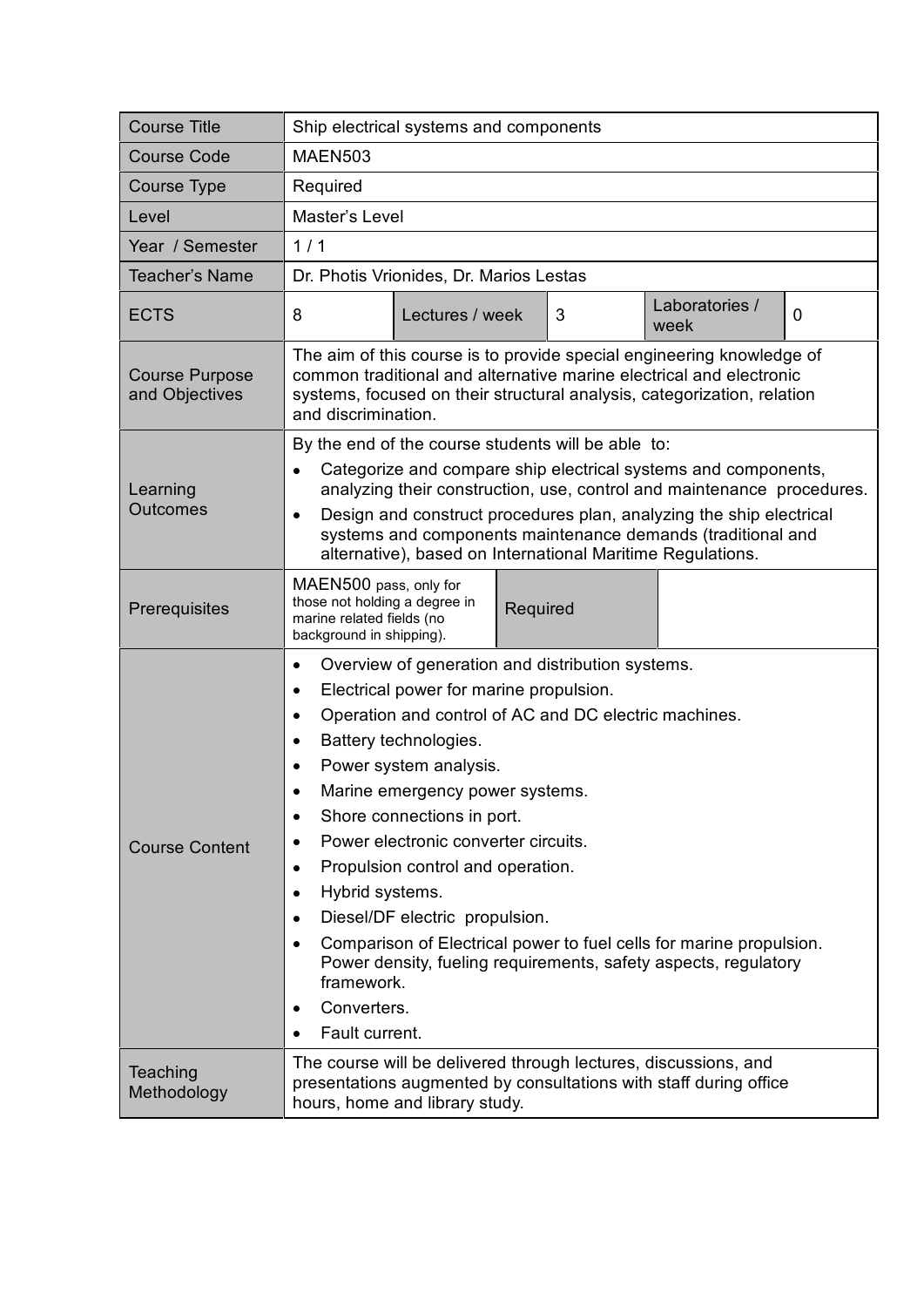| Educational<br>activities encourage<br>the active<br>participation of<br>students in the<br>learning process                                     | During the course attending, the students will be encouraged to construct<br>and present written semester assignments concerning aspects like:                                                                                                                                                                                                                                                                                        |
|--------------------------------------------------------------------------------------------------------------------------------------------------|---------------------------------------------------------------------------------------------------------------------------------------------------------------------------------------------------------------------------------------------------------------------------------------------------------------------------------------------------------------------------------------------------------------------------------------|
|                                                                                                                                                  | analysis, design and comparison of real ship electrical systems and<br>$\bullet$<br>components for different ship types, assessing their affecting technical<br>parameters                                                                                                                                                                                                                                                            |
|                                                                                                                                                  | design and construct procedures plan, analyzing the ship electrical<br>$\bullet$<br>systems and components maintenance demands (traditional and<br>alternative), based on International Maritime Regulations                                                                                                                                                                                                                          |
| Recommended<br>software packages                                                                                                                 | The educational activities and the laboratory exercises could be conducted<br>using the software:                                                                                                                                                                                                                                                                                                                                     |
|                                                                                                                                                  | AutoCAD and Solidworks for ship electrical systems and components<br>designs                                                                                                                                                                                                                                                                                                                                                          |
|                                                                                                                                                  | Labview and Matlab for gathering and assessing the affecting technical<br>$\bullet$<br>parameters of the ship's electrical systems and components<br>performance, during related experiments                                                                                                                                                                                                                                          |
| Recommended<br>laboratory<br>exercises/tests that<br>students could<br>attend in FU<br>laboratories and/or<br>in collaborating ship<br>companies | Parallel with the course attending, the students will be recommended to<br>attend seminars, educational visits to the ship's engine room and<br>experiments conducted in the FU Electrical Engineering Department<br>laboratories, co-organized by the FU and the collaborating ship company,<br>concerning aspects like:                                                                                                             |
|                                                                                                                                                  | technical parameters affecting the ship's electrical systems<br>$\bullet$<br>performance                                                                                                                                                                                                                                                                                                                                              |
|                                                                                                                                                  | technical parameters affecting the ship's electrical components<br>performance                                                                                                                                                                                                                                                                                                                                                        |
| Recommended<br>synergies between<br>teaching and<br>research that could<br>provide the<br>students<br>engagement in                              | The students will be encouraged to create and present papers in marine<br>focused conferences, based on their semester assignments, in order to<br>produce the base of their MSc Dissertation, concerning aspects like:<br>comparing the factors affecting the ship's electrical systems and<br>components performance<br>evaluating ship's maintenance procedures plans, concerning traditional                                      |
| research activities                                                                                                                              | and alternative ship electrical systems and components.                                                                                                                                                                                                                                                                                                                                                                               |
| <b>Bibliography</b>                                                                                                                              | <b>Textbooks:</b><br>Giuffrida, M., (2016). Electrical Plants and Electric Propulsion on Ships<br>$\bullet$<br>Patel, M.R., (2011). Shipboard Electrical Power<br>$\bullet$<br>Borstlap, R., (2011). Ships Electrical Systems<br>٠<br>Islam, M.M., (2011). Handbook to IEEE Standard 45: A Guide<br>$\bullet$<br>to Electrical Installations on Shipboard.<br>Payne, J.C., (2007). The Marine Electrical and Electronics<br>$\bullet$ |
|                                                                                                                                                  | Bible.<br>Sherman, E.R., (2012). Advanced Marine Electrics and<br>٠<br>Electronics Troubleshooting: A Manual for Boatowners and<br>Marine Technicians.<br>Gupta, M., (2014). Installation, maintenance and repair of<br>٠<br>electrical machines and equipments. S.K. Kataria & Sons.<br><b>Other Reading:</b><br>Watson, O.G., (1990). Marine electrical practice. Elsevier Ltd,                                                     |